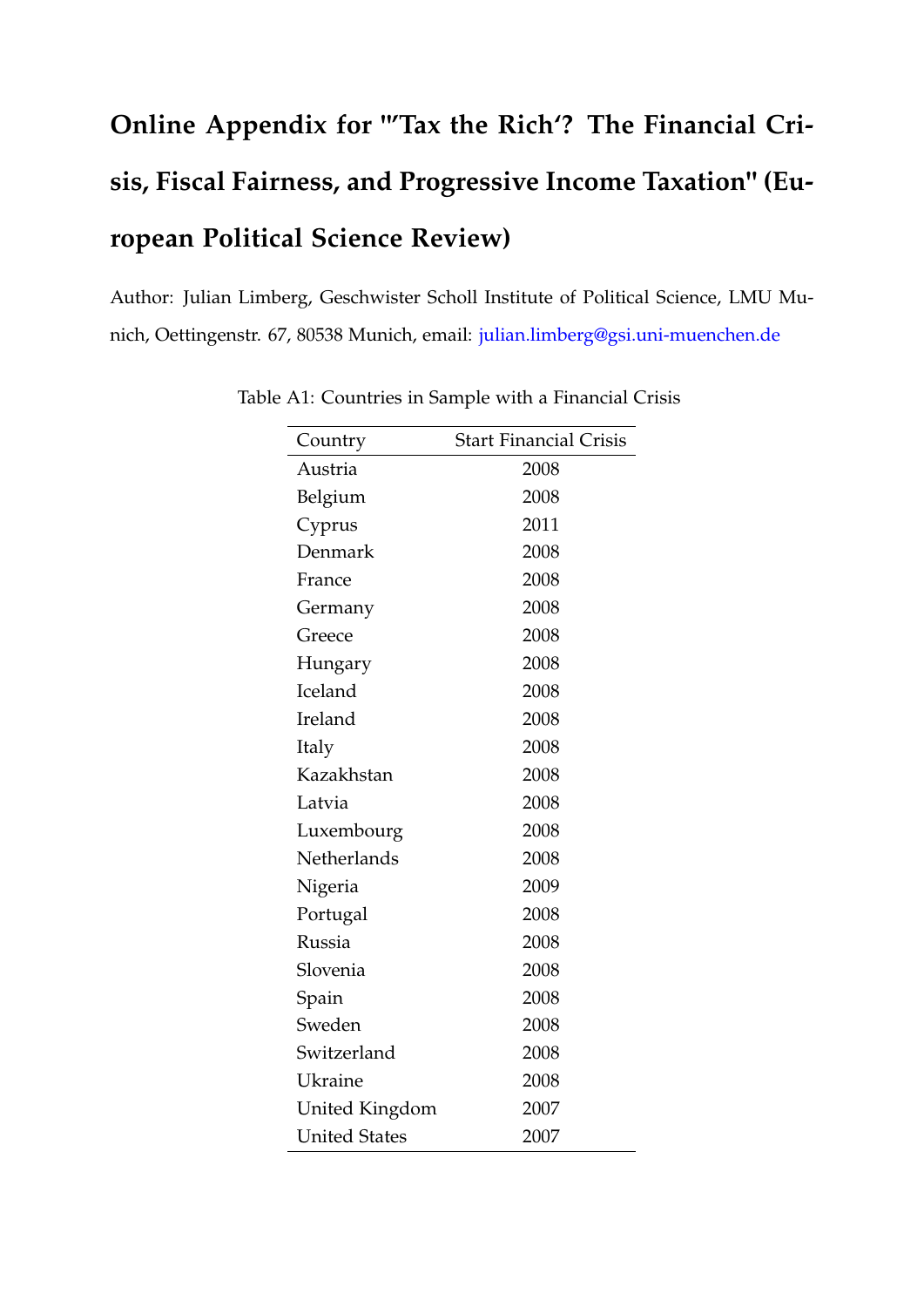|                         | 2007-2010 | 2007-2014 | 2007–2010 | 2007-2014   |
|-------------------------|-----------|-----------|-----------|-------------|
| <b>Financial Crisis</b> | $3.0554*$ | 3.9912*   | 0.0928    | 0.1172      |
|                         | (1.2961)  | (1.9492)  | (0.3663)  | (0.5154)    |
| (Intercept)             | $-1.8338$ | $-0.9599$ | $0.4489*$ | $1.1870***$ |
|                         | (1.0349)  | (1.2343)  | (0.2075)  | (0.3290)    |
| <b>AIC</b>              | 698.0977  | 796.8369  | 320.3897  | 391.2117    |
| Observations            | 122       | 122       | 103       | 103         |

Table A2: The Impact of the Financial Crisis on Change in Top PIT and VAT Rates (Results after Weighting), 2007–2014

∗∗∗ *p* < 0.001, ∗∗ *p* < 0.01, <sup>∗</sup> *p* < 0.05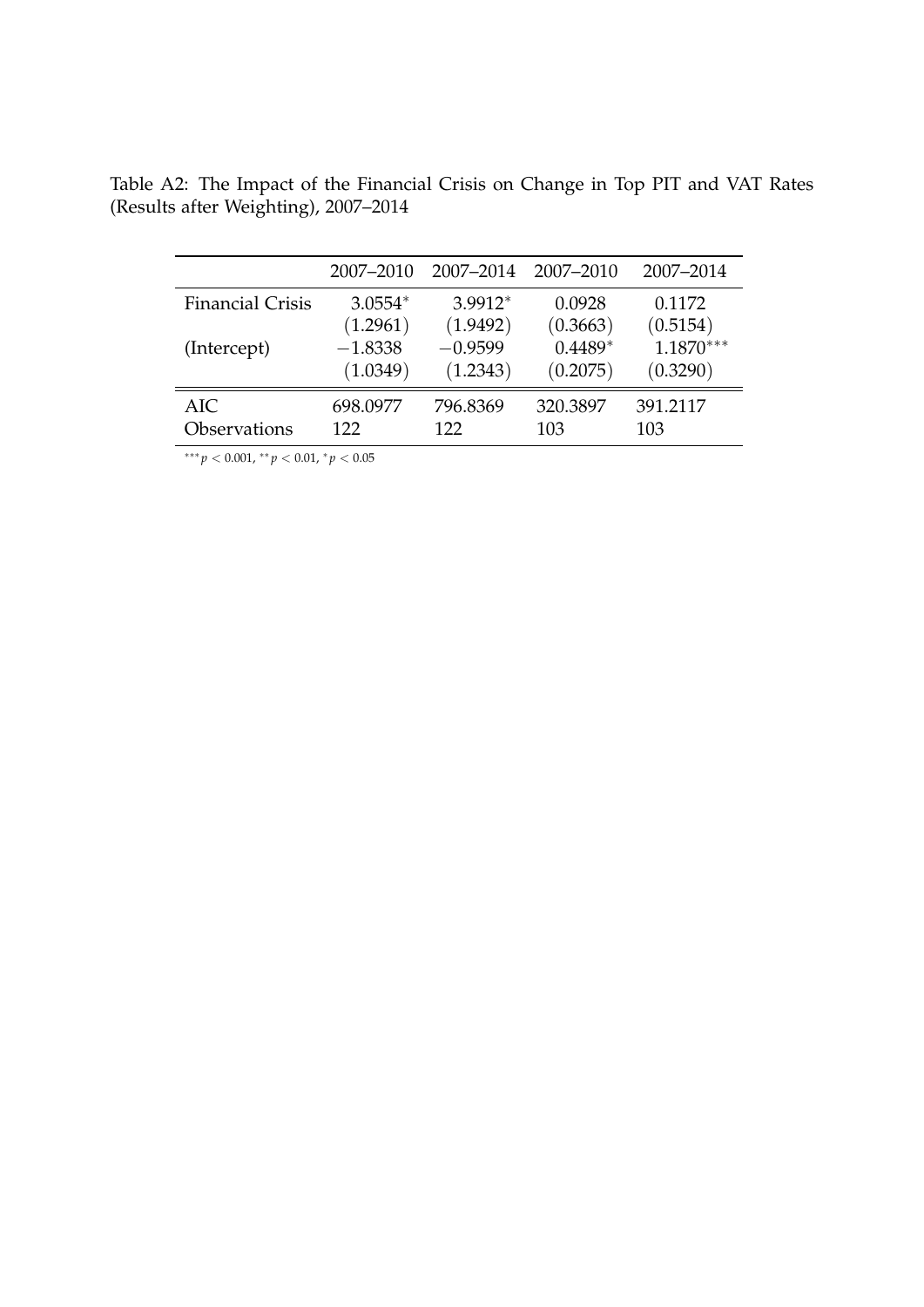| Variable           | Type    | Mean Control |         | Mean Treated Stand. Mean Diff. | Balance             |
|--------------------|---------|--------------|---------|--------------------------------|---------------------|
| Before Matching    |         |              |         |                                |                     |
| GDP 2007 (log)     | Contin. | 8.3815       | 10.2173 | 1.7213                         | Unbalanced, $>0.25$ |
| Debt 2007          | Contin  | 39.0112      | 43.2500 | 0.1421                         | Balanced, $< 0.25$  |
| Globalisation 2007 | Contin. | 60.0828      | 81.4742 | 1.9362                         | Unbalanced, $>0.25$ |
| After Matching     |         |              |         |                                |                     |
| GDP 2007 (log)     | Contin. | 10.1487      | 10.2173 | 0.0644                         | Balanced, $< 0.25$  |
| Debt 2007          | Contin  | 40.2250      | 43.2500 | 0.1014                         | Balanced, $< 0.25$  |
| Globalisation 2007 | Contin. | 79.7079      | 81.4742 | 0.1599                         | Balanced, $< 0.25$  |

Table A3: Balance Statistics Before and After Matching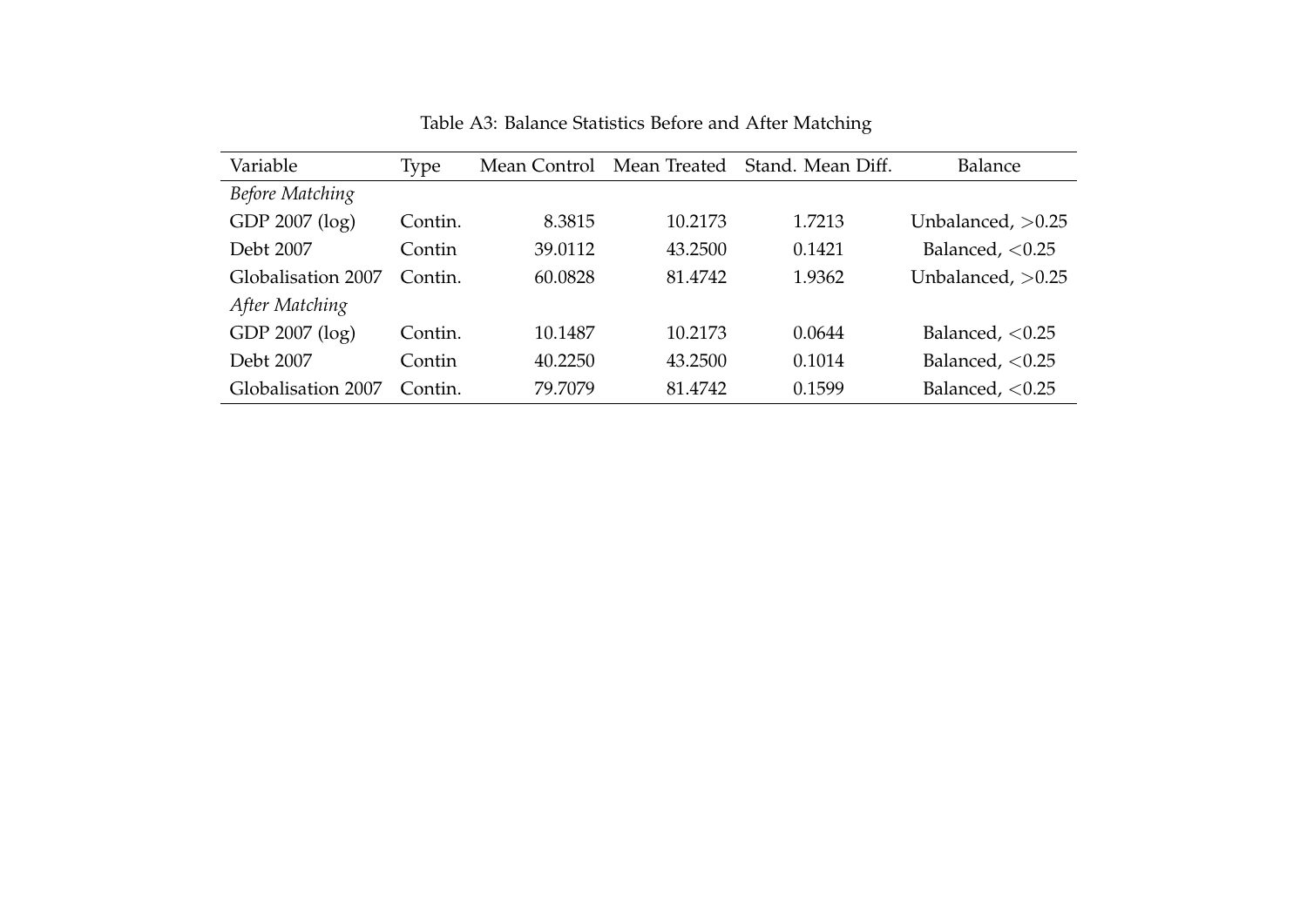



*Note:* Data from Peter, Buttrick, and Duncan (2010).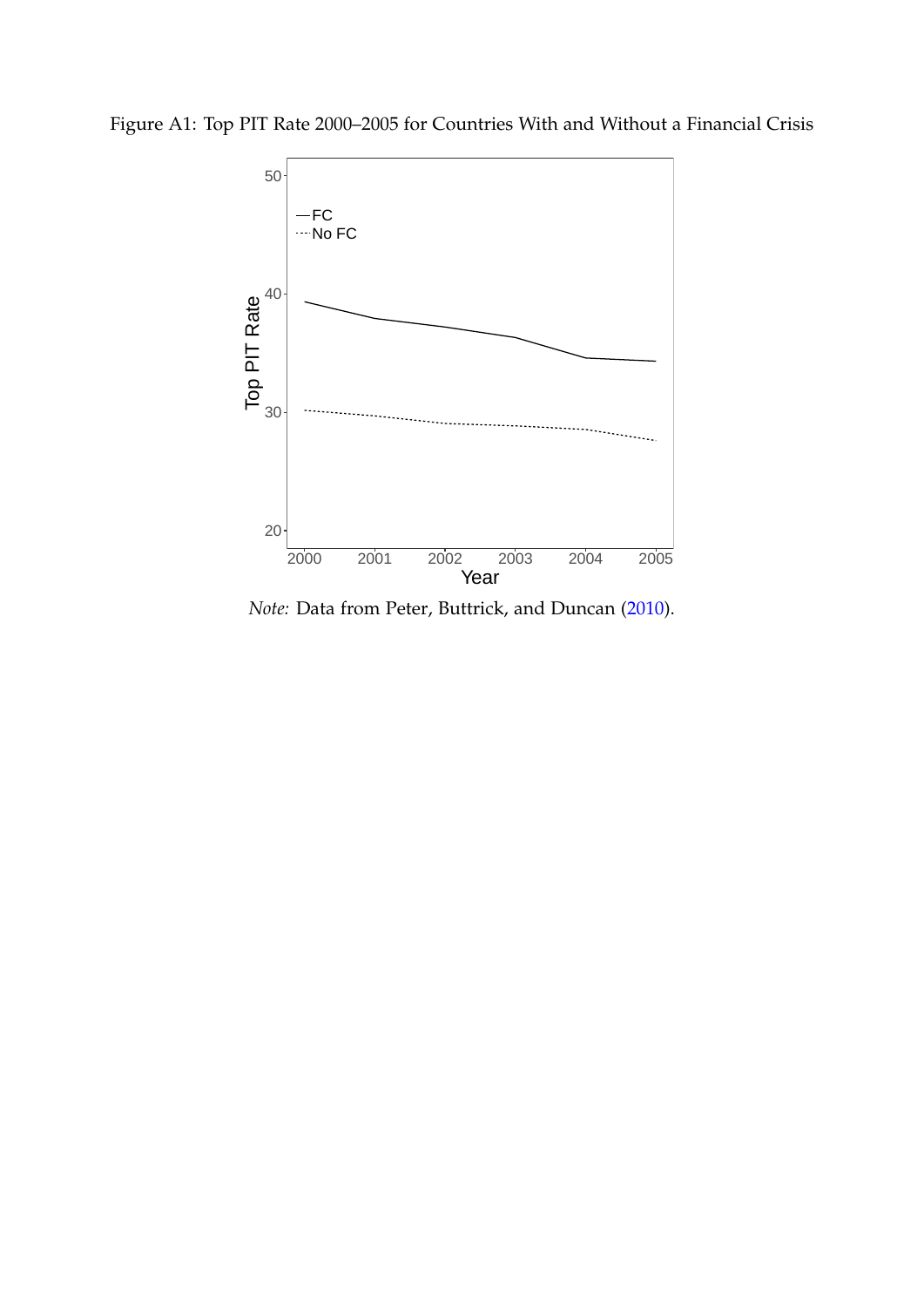|    | Country                   | Treatment         |
|----|---------------------------|-------------------|
| 1  | Austria                   | Treated           |
| 2  | Belgium                   | Treated           |
| 3  | Switzerland               | Treated           |
| 4  | Germany                   | Treated           |
| 5  | Denmark                   | Treated           |
| 6  | Spain                     | Treated           |
| 7  | France                    | Treated           |
| 8  | United Kingdom            | Treated           |
| 9  | Greece                    | Treated           |
| 10 | Hungary                   | Treated           |
| 11 | Ireland                   | Treated           |
| 12 | <b>Iceland</b>            | Treated           |
| 13 | Italy                     | Treated           |
| 14 | Kazakhstan                | Treated           |
| 15 | Luxembourg                | Treated           |
| 16 | Latvia                    | Treated           |
| 17 | Nigeria                   | Treated           |
| 18 | Netherlands               | Treated           |
| 19 | Portugal                  | Treated           |
| 20 | <b>Russian Federation</b> | Treated           |
| 21 | Slovenia                  | Treated           |
| 22 | Sweden                    | Treated           |
| 23 | Ukraine                   | Treated           |
| 24 | <b>United States</b>      | Treated           |
| 25 | Australia                 | Control           |
| 26 | Azerbaijan                | Control           |
| 27 | Botswana                  | Control           |
| 28 | Canada                    | Control           |
| 29 | Chile                     | Control           |
| 30 | Cameroon                  | Control           |
| 31 | Cyprus                    | Control (Treated) |
| 32 | Czech Republic            | Control           |
| 33 | Dominican Republic        | Control           |
| 34 | Estonia                   | Control           |
| 35 | Finland                   | Control           |
| 36 | <b>Israel</b>             | Control           |
| 37 | Kuwait                    | Control           |
| 38 | Malta                     | Control           |
| 39 | Norway                    | Control           |
| 40 | New Zealand               | Control           |
| 41 | Qatar                     | Control           |
| 42 | Romania                   | Control           |
| 43 | Singapore                 | Control           |
| 44 | Zambia                    | Control           |

Table A4: Matched Country Sample PIT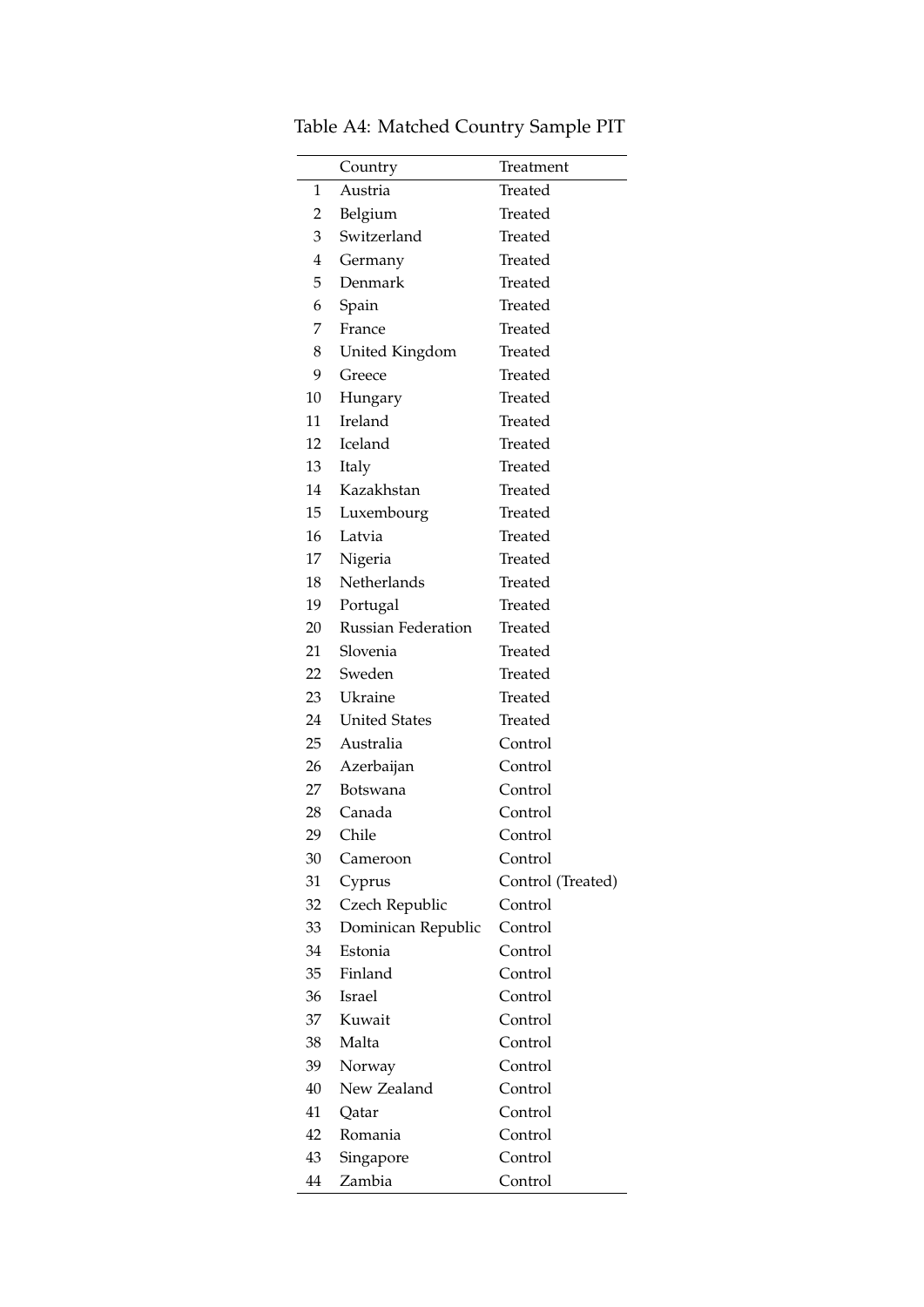| Dependent Variable:                                            |                  | $\Delta$ Top PIT |              |                | Top PIT            |  |
|----------------------------------------------------------------|------------------|------------------|--------------|----------------|--------------------|--|
|                                                                | (1)              | (2)              | (3)          | (4)            | (5)                |  |
|                                                                |                  |                  |              |                |                    |  |
| Top $PIT_{t-1}$                                                | $-0.0173*$       | $-0.0370*$       | $-0.0309*$   | 0.9827***      | $0.5860***$        |  |
|                                                                | (0.0074)         | (0.0183)         | (0.0152)     | (0.0072)       | (0.0943)           |  |
| $\Delta$ Debt <sub>t-1</sub>                                   | 0.0036           | 0.0040           | 0.0052       | 0.0036         | 0.0090             |  |
|                                                                | (0.0072)         | (0.0071)         | (0.0275)     | (0.0062)       | (0.0060)           |  |
| Financial $Crisis_{t-1}$                                       | 0.2223           | 0.4827           | $-0.0047$    | 0.2223         | 0.1900             |  |
|                                                                | (0.3736)         | (0.3450)         | (0.4268)     | (0.3541)       | (0.3139)           |  |
| $\Delta$ Debt <sub>t-1</sub> * Financial Crisis <sub>t-1</sub> | $0.0981***$      | $0.0738*$        | $0.1011**$   | $0.0981***$    | $0.0841*$          |  |
|                                                                | (0.0241)         | (0.0334)         | (0.0323)     | (0.0221)       | (0.0344)           |  |
| $\Delta$ Unemployment                                          | 0.0599           | 0.0640           | $-0.0231$    | 0.0599         | 0.0097             |  |
|                                                                | (0.0559)         | (0.0416)         | (0.1330)     | (0.0517)       | (0.0424)           |  |
| GDP per Capita (log)                                           | 0.0857           | 0.0420           | 0.8885       | 0.0857         | $-1.7797**$        |  |
|                                                                | (0.1302)         | (0.1564)         | (0.4576)     | (0.1235)       | (0.5484)           |  |
| <b>GDP</b> Growth                                              | $-0.0472$        | $-0.0463$        | $-0.1282$    | $-0.0472*$     | $-0.0341$          |  |
|                                                                | (0.0240)         | (0.0313)         | (0.0728)     | (0.0226)       | (0.0290)           |  |
| Globalisation                                                  | $-0.0114$        | $-0.0051$        | $-0.0403$    | $-0.0114$      | $-0.0953$          |  |
|                                                                | (0.0122)         | (0.0182)         | (0.0251)     | (0.0116)       | (0.0496)           |  |
| Democracy                                                      | 0.0921           | 0.2512           |              | 0.0921         | 2.3901**           |  |
|                                                                | (0.2344)         | (0.3001)         |              | (0.2283)       | (0.7671)           |  |
| Population (log)                                               | 0.0592           | 0.1006           | $0.1790**$   | 0.0592         | $-2.3211$          |  |
|                                                                | (0.0466)         | (0.0521)         | (0.0573)     | (0.0448)       | (2.1249)           |  |
| $R^2$                                                          | 0.042            | 0.041            | 0.144        | 0.966          | 0.977              |  |
| Observations                                                   | 976              | 976              | 288          | 976            | 976                |  |
| Countries                                                      | 122              | 122              | 36           | 122            | 122                |  |
| Year FE                                                        | $\checkmark$     | $\checkmark$     | $\checkmark$ | $\checkmark$   | $\checkmark$       |  |
| Country FE                                                     | Х                | Х                | Х            | Х              | $\checkmark$       |  |
| Robust SE                                                      | ✓                | Х                | ✓            | $\checkmark$   | $\pmb{\mathsf{x}}$ |  |
| <b>PCSE</b>                                                    | Х                | ✓                | Х            | Х              | $\checkmark$       |  |
| AR(1)                                                          | $\boldsymbol{x}$ | $\checkmark$     | X            | $\pmb{\times}$ | $\pmb{\times}$     |  |
| Jackknife                                                      | $\checkmark$     | Х                | Х            | X              | Х                  |  |

Table A5: Panel Models, 2006–2014 (Robustness Checks)

∗∗∗ *p* < 0.001, ∗∗ *p* < 0.01, <sup>∗</sup> *p* < 0.05